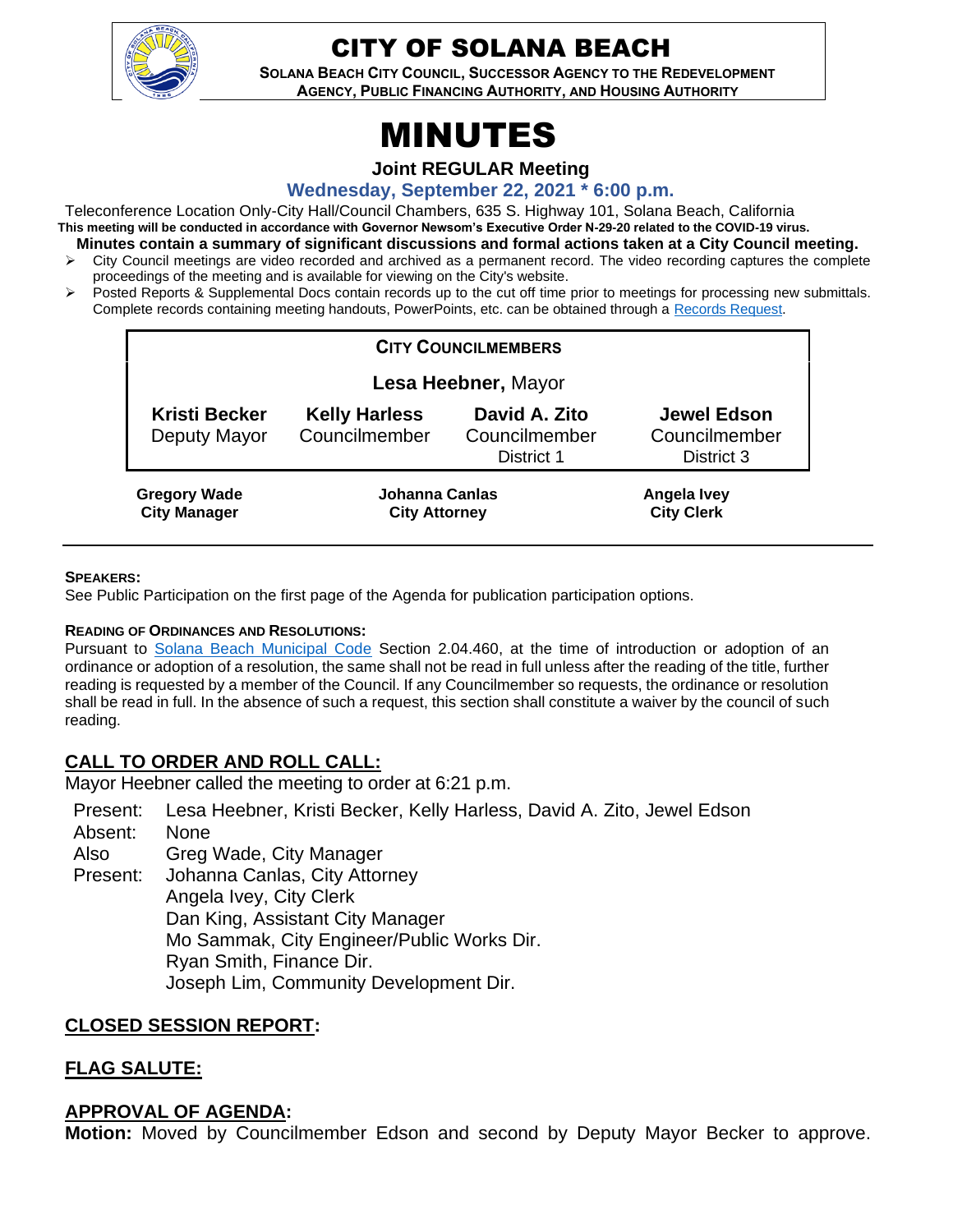**Approved 5/0.** Ayes: Heebner, Becker, Harless, Zito, Edson. Noes: None. Motion carried unanimously.

# **ORAL COMMUNICATIONS:**

# *Note to Public: Refer to Public Participation for information on how to submit public comment.*

This portion of the agenda provides an opportunity for members of the public to address the City Council on items relating to City business and not appearing on today's agenda by having submitted written comments for the record to be filed with the record or by registering to join the virtual meeting online to speak live, per the Public Participation instructions on the Agenda.

Comments relating to items on this evening's agenda are taken at the time the items are heard. Pursuant to the Brown Act, no action shall be taken by the City Council on public comment items. Council may refer items to the City Manager for placement on a future agenda. The maximum time allotted for each speaker is THREE MINUTES (SBMC 2.04.190).

Julie Van der Auwera, Parks and Recreation Chairperson, spoke about thanks for Council's support of the Beach Blanket Movie Night and the upcoming Tree Lighting Event.

# **COUNCIL COMMUNITY ANNOUNCEMENTS / COMMENTARY:**

*An opportunity for City Council to make brief announcements or report on their activities. These items are not agendized for official City business with no action or substantive discussion.* 

#### **A. CONSENT CALENDAR:** (Action Items) (A.1. - A.7.)

*Note to Public: Refer to Public Participation for information on how to submit public comment.* 

Items listed on the Consent Calendar are to be acted in a single action of the City Council unless pulled for discussion.

Any member of the public may address the City Council on an item of concern by submitting written correspondence for the record to be filed with the record or by registering to join the virtual meeting online to speak live, per the Public Participation instructions on the Agenda. The maximum time allotted for each speaker is THREE MINUTES (SBMC 2.04.190).

Those items removed from the Consent Calendar by a member of the Council will be trailed to the end of the agenda, while Consent Calendar items removed by the public will be discussed immediately after approval of the Consent Calendar.

# **A.1. Surf Monitoring Program Cameras.** (File 0190-60)

Recommendation: That the City Council

# 1. Adopt **Resolution 2021-115**:

- a. Authorizing the City Manager to execute a Professional Services Agreement with Siemens, in an amount not to exceed a total amount of \$49,000 (including four optional one-year contract extensions at the City Manager's discretion) for the purchase, installation, and cloud-based video storage of closed-circuit cameras.
- b. Appropriating \$28,527 in the Sand Replenishment TOT fund to the Professional Services expenditure account in FY 2021/22.
- c. Appropriating \$4,671 in the Sand Replenishment TOT fund to the Professional Services expenditure account in FY 2022/23.
- d. Authorizing the City Treasurer to amend the FY 2021/22 and FY 2022/23Adopted Budget accordingly.
- e. Authorizing the City Manager or designee to request Work-In-Kind credit from the USACE under the PED cost share agreement for the full cost of this effort.

[Item A.1. Report \(click here\)](https://solanabeach.govoffice3.com/vertical/Sites/%7B840804C2-F869-4904-9AE3-720581350CE7%7D/uploads/Item_A.1._Report_(click_here)_-_9-22-21_O.pdf)

*Posted Reports & Supplemental Docs contain records up to the cut off time, prior to the start of the meeting, for processing new submittals. The final official record containing handouts, PowerPoints, etc. can be obtained through a Records Request to the City Clerk's Office.*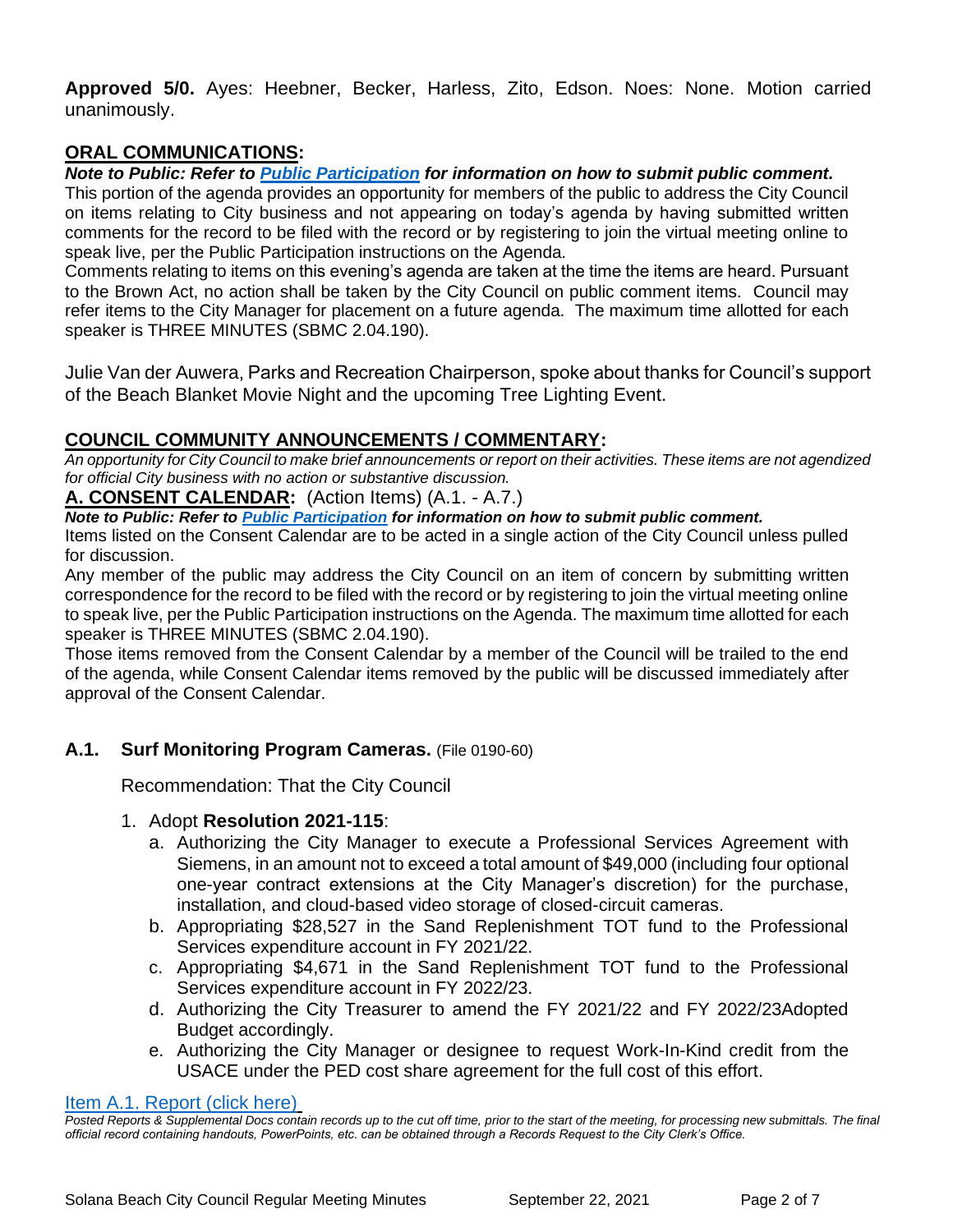**Motion:** Moved by Councilmember Edson and second by Councilmember Harless to approve. **Approved 5/0.** Ayes: Heebner, Becker, Harless, Zito, Edson. Noes: None. Motion carried unanimously.

# **A.2. Register Of Demands.** (File 0300-30)

Recommendation: That the City Council

1. Ratify the list of demands for August 21, 2021 – September 03, 2021.

#### [Item A.2. Report \(click here\)](https://solanabeach.govoffice3.com/vertical/Sites/%7B840804C2-F869-4904-9AE3-720581350CE7%7D/uploads/Item_A.2._Report_(click_here)_-_9-22-21_O.pdf)

*Posted Reports & Supplemental Docs contain records up to the cut off time, prior to the start of the meeting, for processing new submittals. The final official record containing handouts, PowerPoints, etc. can be obtained through a Records Request to the City Clerk's Office.* **Motion:** Moved by Councilmember Edson and second by Councilmember Harless to approve. **Approved 5/0.** Ayes: Heebner, Becker, Harless, Zito, Edson. Noes: None. Motion carried unanimously.

# **A.3. General Fund Adopted Budget for Fiscal Year 2021/22 Changes.** (File 0330-30)

Recommendation: That the City Council

1. Receive the report listing changes made to the Fiscal Year 2021-2022 General Fund [Adopted Budget.](https://solanabeach.govoffice3.com/vertical/Sites/%7B840804C2-F869-4904-9AE3-720581350CE7%7D/uploads/Item_A.3._Report_(click_here)_-_9-22-21_O.pdf)

#### [Item A.3. Report \(click here\)](https://solanabeach.govoffice3.com/vertical/Sites/%7B840804C2-F869-4904-9AE3-720581350CE7%7D/uploads/Item_A.3._Report_(click_here)_-_9-22-21_O.pdf)

*Posted Reports & Supplemental Docs contain records up to the cut off time, prior to the start of the meeting, for processing new submittals. The final official record containing handouts, PowerPoints, etc. can be obtained through a Records Request to the City Clerk's Office.* **Motion:** Moved by Councilmember Edson and second by Councilmember Harless to approve. **Approved 5/0.** Ayes: Heebner, Becker, Harless, Zito, Edson. Noes: None. Motion carried unanimously.

# **A.4. Destruction of Obsolete Records.** (File 0170-50)

Recommendation: That the City Council

1. Adopt **Resolution 2021-113** authorizing the destruction of officially obsolete records.

# [Item A.4. Report \(click here\)](https://solanabeach.govoffice3.com/vertical/Sites/%7B840804C2-F869-4904-9AE3-720581350CE7%7D/uploads/Item_A.4._Report_(click_here)_-_9-22-21_O.pdf)

Posted Reports & Supplemental Docs contain records up to the cut off time, prior to the start of the meeting, for processing new submittals. The *final official record containing handouts, PowerPoints, etc. can be obtained through a Records Request to the City Clerk's Office.* **Motion:** Moved by Councilmember Edson and second by Councilmember Harless to approve. **Approved 5/0.** Ayes: Heebner, Becker, Harless, Zito, Edson. Noes: None. Motion carried unanimously.

# **A.5. High Speed Internet Communication Services.** (File 1000-50)

Recommendation: That the City Council

# 1. Adopt **Resolution 2021-111**:

a. Authorizing the City Manager to execute an amendment to the Professional Services Agreement with Ting Fiber, Inc., in an amount not to exceed \$30,000 for additional internet services at the Tide Beach Park and Del Mar Shores satellite lifeguard stations.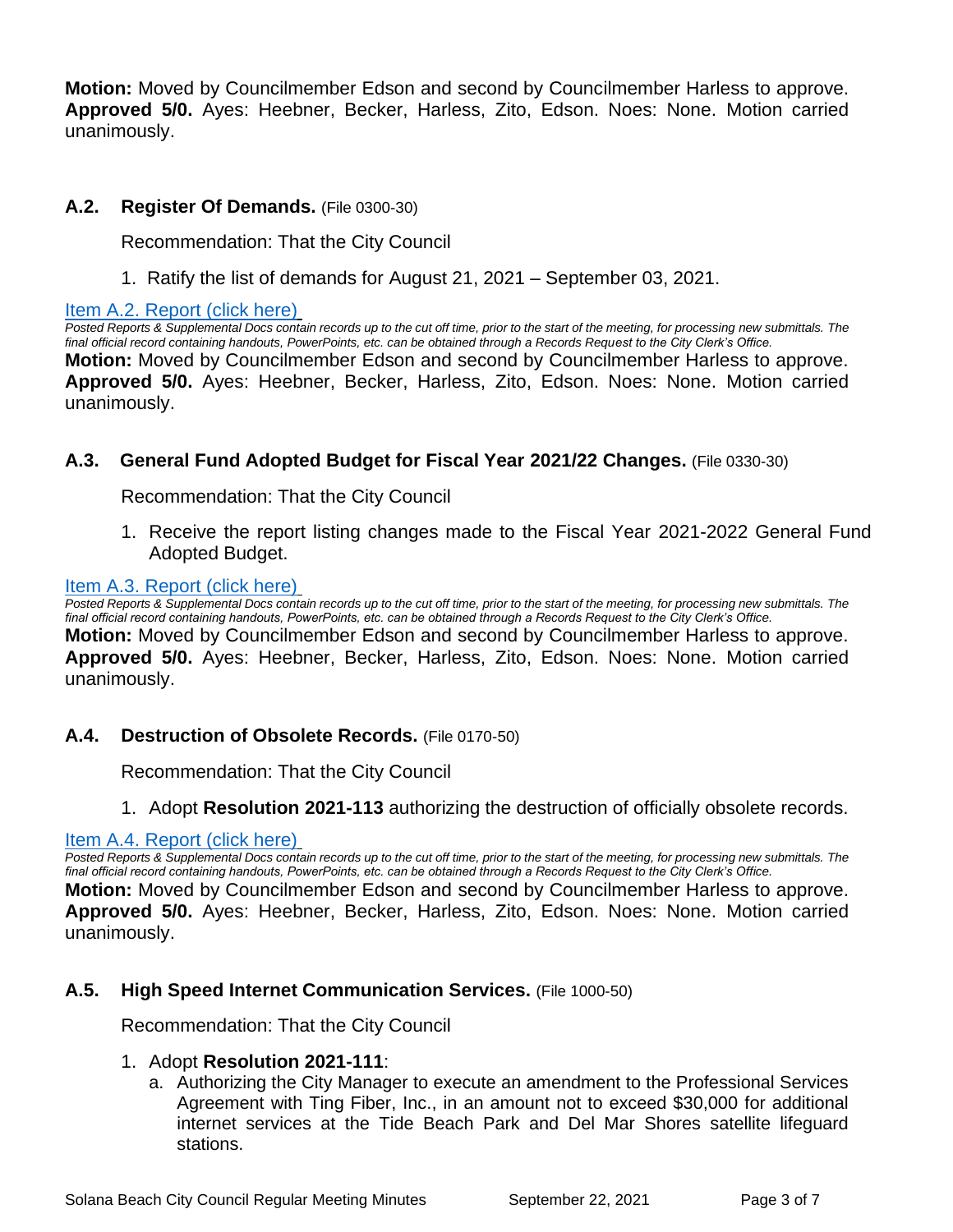- b. Appropriating \$18,800 in the Sand Replenishment TOT fund to the Professional Services expenditure account in FY 2021/22.
- c. Appropriating \$10,800 in the Sand Replenishment TOT fund to the Professional Services expenditure account in FY 2022/23.
- d. Authorizing the City Treasurer to amend the FY 2021/22 and FY 2022/23 Adopted Budget accordingly.

#### [Item A.5. Report \(click here\)](https://solanabeach.govoffice3.com/vertical/Sites/%7B840804C2-F869-4904-9AE3-720581350CE7%7D/uploads/Item_A.5._Report_(click_here)_-_9-22-21_O.pdf)

*Posted Reports & Supplemental Docs contain records up to the cut off time, prior to the start of the meeting, for processing new submittals. The final official record containing handouts, PowerPoints, etc. can be obtained through a Records Request to the City Clerk's Office.*

**Motion:** Moved by Councilmember Edson and second by Councilmember Harless to approve. **Approved 5/0.** Ayes: Heebner, Becker, Harless, Zito, Edson. Noes: None. Motion carried unanimously.

#### **A.6. Solana Energy Alliance (SEA) Power Content Label and Attestation.** (File 1010-45)

Recommendation: That the City Council

1. Adopt **Resolution 2021-114** attesting to the veracity of information provided in Solana Energy Alliance's 2020 SEA Choice Power Content Label; SEA Green Power Content Label and SEA's Power Source Disclosure Report based on Staff and consultant input and review.

#### [Item A.6. Report \(click here\)](https://solanabeach.govoffice3.com/vertical/Sites/%7B840804C2-F869-4904-9AE3-720581350CE7%7D/uploads/Item_A.6._Report_(click_here)_-_9-22-21_O.pdf)

Posted Reports & Supplemental Docs contain records up to the cut off time, prior to the start of the meeting, for processing new submittals. The *final official record containing handouts, PowerPoints, etc. can be obtained through a Records Request to the City Clerk's Office.* **Motion:** Moved by Councilmember Edson and second by Councilmember Harless to approve. **Approved 5/0.** Ayes: Heebner, Becker, Harless, Zito, Edson. Noes: None. Motion carried unanimously.

#### **A.7. Other Postemployment Benefits (OPEB) Actuarial Valuations Services.** (File 0350-55)

Recommendation: That the City Council

1. Adopt **Resolution 2021-112** authorizing the City Manager to approve a Professional Services Agreement with Bartel Associates for a three-year term to provide actuarial valuation services for Fiscal Year 2020/21 through Fiscal Year 2022/23 for an amount not to exceed \$28,000.

#### [Item A.7. Report \(click here\)](https://solanabeach.govoffice3.com/vertical/Sites/%7B840804C2-F869-4904-9AE3-720581350CE7%7D/uploads/Item_A.7._Report_(click_here)_-_9-22-21_O.pdf)

*Posted Reports & Supplemental Docs contain records up to the cut off time, prior to the start of the meeting, for processing new submittals. The final official record containing handouts, PowerPoints, etc. can be obtained through a Records Request to the City Clerk's Office.*

**Motion:** Moved by Councilmember Edson and second by Councilmember Harless to approve. **Approved 5/0.** Ayes: Heebner, Becker, Harless, Zito, Edson. Noes: None. Motion carried unanimously.

#### **B. PUBLIC HEARINGS:** (B.1.)

*Note to Public: Refer to Public Participation for information on how to submit public comment.*  Any member of the public may address the City Council on an item of concern by submitting written correspondence for the record to be filed with the record or by registering to join the virtual meeting online to speak live, per the Public Participation instructions on the Agenda. The maximum time allotted for each speaker is THREE MINUTES (SBMC 2.04.190).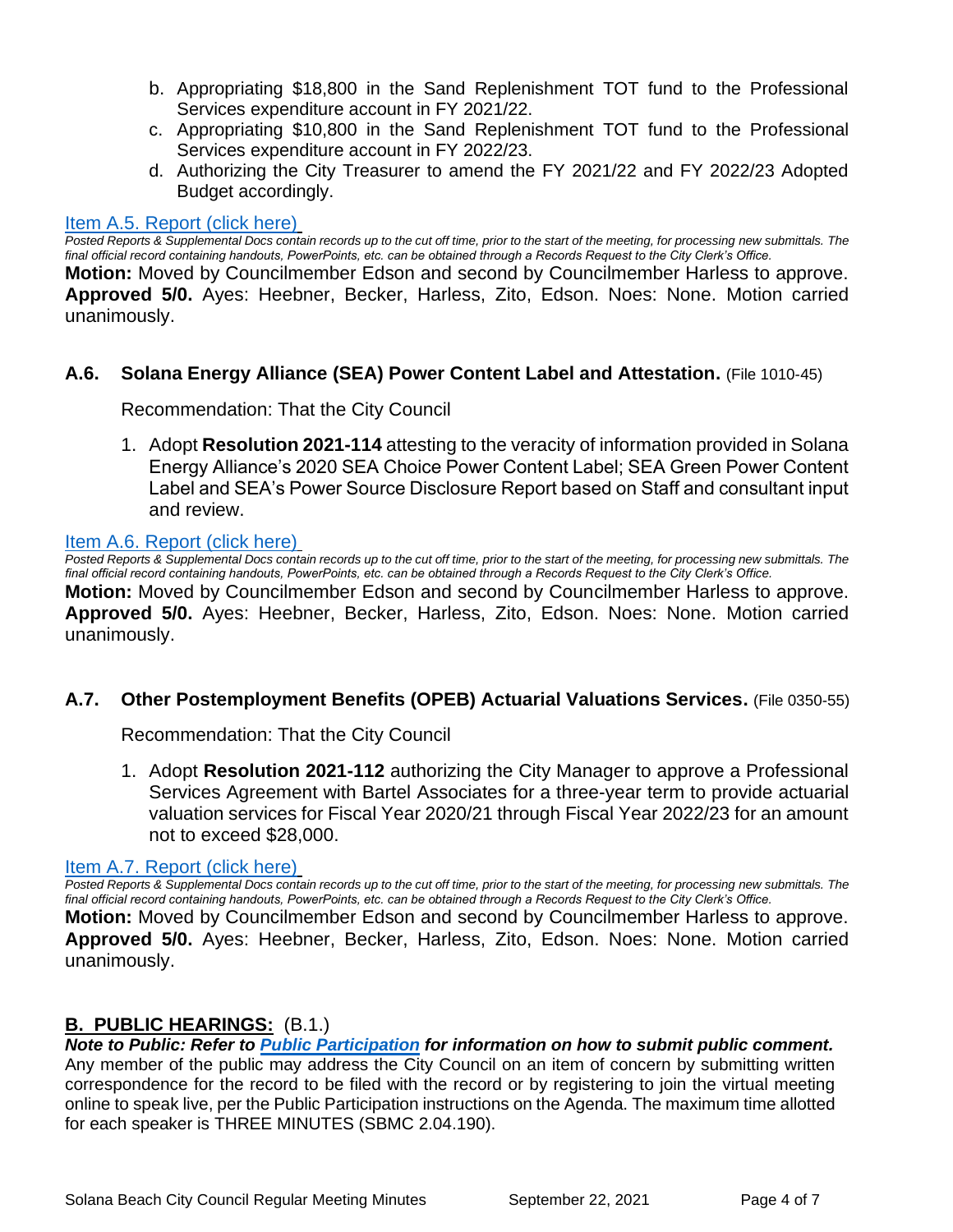An applicant or designee(s) for a private development/business project, for which the public hearing is being held, is allotted a total of fifteen minutes to speak, as per SBMC 2.04.210. A portion of the fifteen minutes may be saved to respond to those who speak in opposition. All other speakers have three minutes each.

After considering all of the evidence, including written materials and oral testimony, the City Council must make a decision supported by findings and the findings must be supported by substantial evidence in the record.

# **B.1. Introduction (1st Reading) Ordinance 518 – Regarding Solar Energy, Building Decarbonization and Electric Vehicle Infrastructure Requirements.** (File 0180-55)

This item was pulled from this Agenda.

# **C. STAFF REPORTS: (C.1. – C.3.)**

*Note to Public: Refer to Public Participation for information on how to submit public comment.*  Any member of the public may address the City Council on an item of concern by submitting written correspondence for the record to be filed with the record or by registering to join the virtual meeting online to speak live, per the Public Participation instructions on the Agenda. The maximum time allotted for each speaker is THREE MINUTES (SBMC 2.04.190).

# **C.1. Quarterly PARS Investment Report** (File 0350-44)

Recommendation: That the City Council

1. Accept and file PARS Investment Report for the quarter and year ended June 30, 2021.

#### [Item C.1. Report \(click here\)](https://solanabeach.govoffice3.com/vertical/Sites/%7B840804C2-F869-4904-9AE3-720581350CE7%7D/uploads/Item_C.1._Report_(click_here)_-_9-22-21_O.pdf)

*Posted Reports & Supplemental Docs contain records up to the cut off time, prior to the start of the meeting, for processing new submittals. The final official record containing handouts, PowerPoints, etc. can be obtained through a Records Request to the City Clerk's Office.*

Greg Wade, City Manager, introduced the item.

Jennifer Meza, PARS, presented a PowerPoint (on file).

Christiane Tsuda, Highmark Capital, presented a PowerPoint (on file).

Council, Staff, and Consultants discussed interest rates and establishing a policy to allocate a percentage of funding to the pension liability annually.

No action needed.

**C.2. Supplemental CARES Act Community Development Block Grant Coronavirus (CDBG-CV) Funding for Community Resource Center's Food and Nutrition Program.**  (File 0390-32)

Recommendation: That the City Council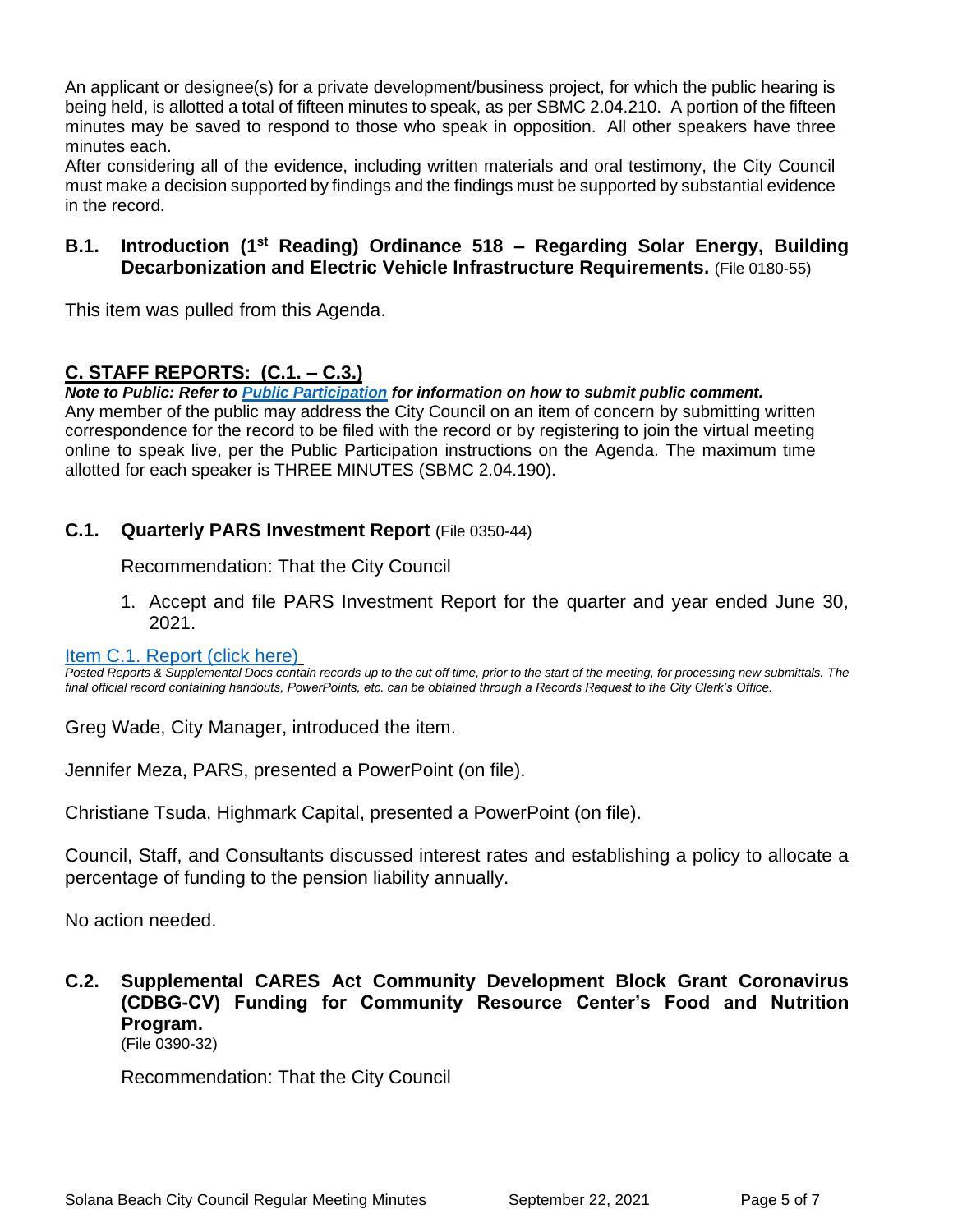1. Discuss and provide direction to Staff regarding the potential use of available CDBG-CV funding for the proposed Food and Nutrition Center administered by the Community Resource Center.

#### [Item C.2. Report \(click here\)](https://solanabeach.govoffice3.com/vertical/Sites/%7B840804C2-F869-4904-9AE3-720581350CE7%7D/uploads/Item_C.2._Report_(click_here)_9-22-21_O.pdf)

*Posted Reports & Supplemental Docs contain records up to the cut off time, prior to the start of the meeting, for processing new submittals. The final official record containing handouts, PowerPoints, etc. can be obtained through a Records Request to the City Clerk's Office.*

Greg Wade, City Manager, introduced the item.

Dan King, Assistant City Manager, presented a PowerPoint (on file).

Rebecca Nussbaum, Community Resource Center, continued the PowerPoint (on file).

Council, Staff, and Ms. Nussbaum discussed additional outreach to the community and transportation assistance for access to the program.

# **C.3. Adopt (2nd Reading) Ordinance 515 – Regarding Official Bonds, Insurance, and Policy**

**Limit.** (File 0180-55)

Recommendation: That the City Council

1. Adopt **Ordinance 515** (2nd Reading) amending Section 2.08.040 of the Solana Beach Municipal Code.

#### Item [C.3. Report \(click here\)](https://solanabeach.govoffice3.com/vertical/Sites/%7B840804C2-F869-4904-9AE3-720581350CE7%7D/uploads/Item_C.3._Report_(click_here)_9-22-21_O.pdf)

*Posted Reports & Supplemental Docs contain records up to the cut off time, prior to the start of the meeting, for processing new submittals. The final official record containing handouts, PowerPoints, etc. can be obtained through a Records Request to the City Clerk's Office.* **Motion:** Moved by Deputy Mayor Becker and second by Councilmember Zito to approve. **Approved 5/0.** Ayes: Heebner, Becker, Harless, Zito, Edson. Noes: None. Motion carried unanimously.

#### **WORK PLAN COMMENTS:**

*Adopted June 23, 2021*

#### **COMPENSATION & REIMBURSEMENT DISCLOSURE:**

GC: Article 2.3. Compensation: 53232.3. (a) Reimbursable expenses shall include, but not be limited to, meals, lodging, and travel. 53232.3 (d) Members of a legislative body shall provide brief reports on meetings attended at the expense of the local agency "*City*" at the next regular meeting of the legislative body.

#### **COUNCIL COMMITTEE REPORTS:** [Council Committees](https://www.ci.solana-beach.ca.us/index.asp?SEC=584E1192-3850-46EA-B977-088AC3E81E0D&Type=B_BASIC)

**REGIONAL COMMITTEES: (outside agencies, appointed by this Council) STANDING COMMITTEES: (All Primary Members)** *(Permanent Committees)* **CITIZEN COMMISSION(S)**

#### **ADJOURN:**

Mayor Heebner adjourned the meeting at 7:43 p.m.